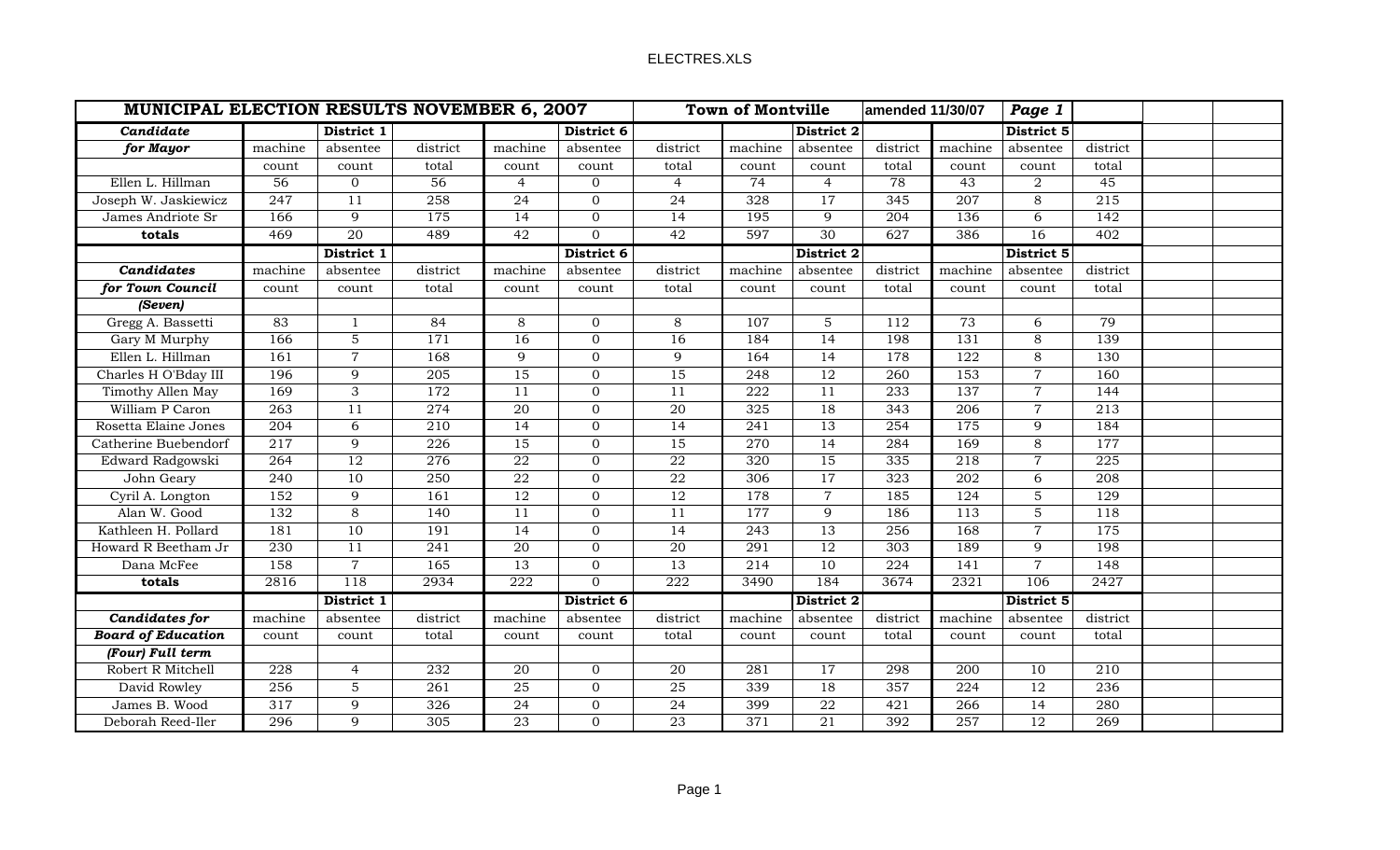| totals                    | 1097             | 27              | 1124     | 92              | $\Omega$        | 92              | 1390            | 78              | 1468     | 947              | 48              | 995              |  |
|---------------------------|------------------|-----------------|----------|-----------------|-----------------|-----------------|-----------------|-----------------|----------|------------------|-----------------|------------------|--|
|                           |                  |                 |          |                 |                 |                 |                 |                 |          |                  | Page 2          |                  |  |
|                           |                  | District 1      |          |                 | District 6      |                 |                 | District 2      |          |                  | District 5      |                  |  |
| <b>Candidates for</b>     | machine          | absentee        | district | machine         | absentee        | district        | machine         | absentee        | district | machine          | absentee        | district         |  |
| <b>Board of Education</b> | count            | count           | total    | count           | count           | total           | count           | count           | total    | count            | count           | total            |  |
| (Two) Fill Vacancy        |                  |                 |          |                 |                 |                 |                 |                 |          |                  |                 |                  |  |
| Steven Loiler             | 178              | 5               | 183      | 12              | $\overline{0}$  | 12              | 198             | 13              | 211      | 144              | $\overline{7}$  | 151              |  |
| Thomas McNally            | 238              | $\overline{6}$  | 244      | $\overline{26}$ | $\overline{0}$  | $\overline{26}$ | 306             | 19              | 325      | 208              | 9               | 217              |  |
| Kendrick Strickland       | 257              | 8               | 265      | 19              | $\overline{0}$  | 19              | 336             | 20              | 356      | 225              | 10              | 235              |  |
| totals                    | 673              | 19              | 692      | 57              | $\mathbf{0}$    | 57              | 840             | 52              | 892      | 577              | 26              | $\overline{603}$ |  |
|                           |                  | District 1      |          |                 | District 6      |                 |                 | District 2      |          |                  | District 5      |                  |  |
| <b>Candidates Board</b>   | machine          | absentee        | district | machine         | absentee        | district        | machine         | absentee        | district | machine          | absentee        | district         |  |
| <b>Assessment App</b>     | count            | count           | total    | count           | count           | total           | count           | count           | total    | count            | count           | total            |  |
| Anthony Papalia           | 151              | $\overline{7}$  | 158      | 10              | $\overline{0}$  | 10              | 175             | 8               | 183      | 114              | 8               | 122              |  |
| Marjorie Gatheral         | 248              | 6               | 254      | 24              | $\overline{0}$  | 24              | 312             | $\overline{19}$ | 331      | 214              | $\overline{7}$  | 221              |  |
| totals                    | 399              | $\overline{13}$ | 412      | $\overline{34}$ | $\mathbf{0}$    | $\overline{34}$ | 487             | $\overline{27}$ | 514      | 328              | $\overline{15}$ | $\frac{1}{343}$  |  |
|                           |                  | District 1      |          |                 | District 6      |                 |                 | District 2      |          |                  | District 5      |                  |  |
| <b>Candidates Zoning</b>  | machine          | absentee        | district | machine         | absentee        | district        | machine         | absentee        | district | machine          | absentee        | district         |  |
| <b>Board of Appeals</b>   | count            | count           | total    | count           | count           | total           | count           | count           | total    | count            | count           | total            |  |
| (Three)                   |                  |                 |          |                 |                 |                 |                 |                 |          |                  |                 |                  |  |
| Kevin Loiler              | 208              | 8               | 216      | 17              | $\overline{0}$  | $\overline{17}$ | 245             | 12              | 257      | 159              | $\overline{7}$  | 166              |  |
| Anthony Papalia           | 181              | $\overline{4}$  | 185      | 16              | $\overline{0}$  | 16              | 226             | 17              | 243      | 170              | 10              | 180              |  |
| Douglas Adams             | $\overline{259}$ | $\overline{7}$  | 266      | $\overline{21}$ | $\overline{0}$  | 21              | $\frac{1}{345}$ | $\overline{22}$ | 367      | $\overline{222}$ | $\overline{13}$ | 235              |  |
| Ellen Lakowsky            | 327              | 13              | 340      | 24              | $\mathbf 0$     | $\overline{24}$ | 388             | 21              | 409      | 270              | 11              | 281              |  |
| totals                    | 975              | 32              | 1007     | 78              | $\Omega$        | 78              | 1204            | 72              | 1276     | 821              | $\overline{41}$ | 862              |  |
| Candidate                 |                  | District 3      |          |                 | District 4      |                 |                 |                 |          |                  |                 |                  |  |
| for Mayor                 | machine          | absentee        | district | machine         | absentee        | district        |                 |                 |          |                  |                 |                  |  |
|                           | count            | count           | total    | count           | count           | total           |                 |                 |          |                  |                 |                  |  |
| Ellen L. Hillman          | 48               | -1              | 49       | 212             | 6               | 218             |                 |                 |          |                  |                 |                  |  |
| Joseph W. Jaskiewicz      | 171              | 9               | 180      | 970             | 23              | 993             |                 |                 |          |                  |                 |                  |  |
| James Andriote Sr         | 99               | $\overline{4}$  | 103      | 476             | $\overline{17}$ | 493             |                 |                 |          |                  |                 |                  |  |
| totals                    | 318              | $\overline{14}$ | 332      | 1658            | 46              | 1704            |                 |                 |          |                  |                 |                  |  |
|                           |                  | District 3      |          |                 | District 4      |                 |                 |                 |          |                  |                 |                  |  |
| <b>Candidates</b>         | machine          | absentee        | district | machine         | absentee        | district        |                 |                 |          |                  |                 |                  |  |
| for Town Council          | count            | count           | total    | count           | count           | total           |                 |                 |          |                  |                 |                  |  |
| (Seven)                   |                  |                 |          |                 |                 |                 |                 |                 |          |                  |                 |                  |  |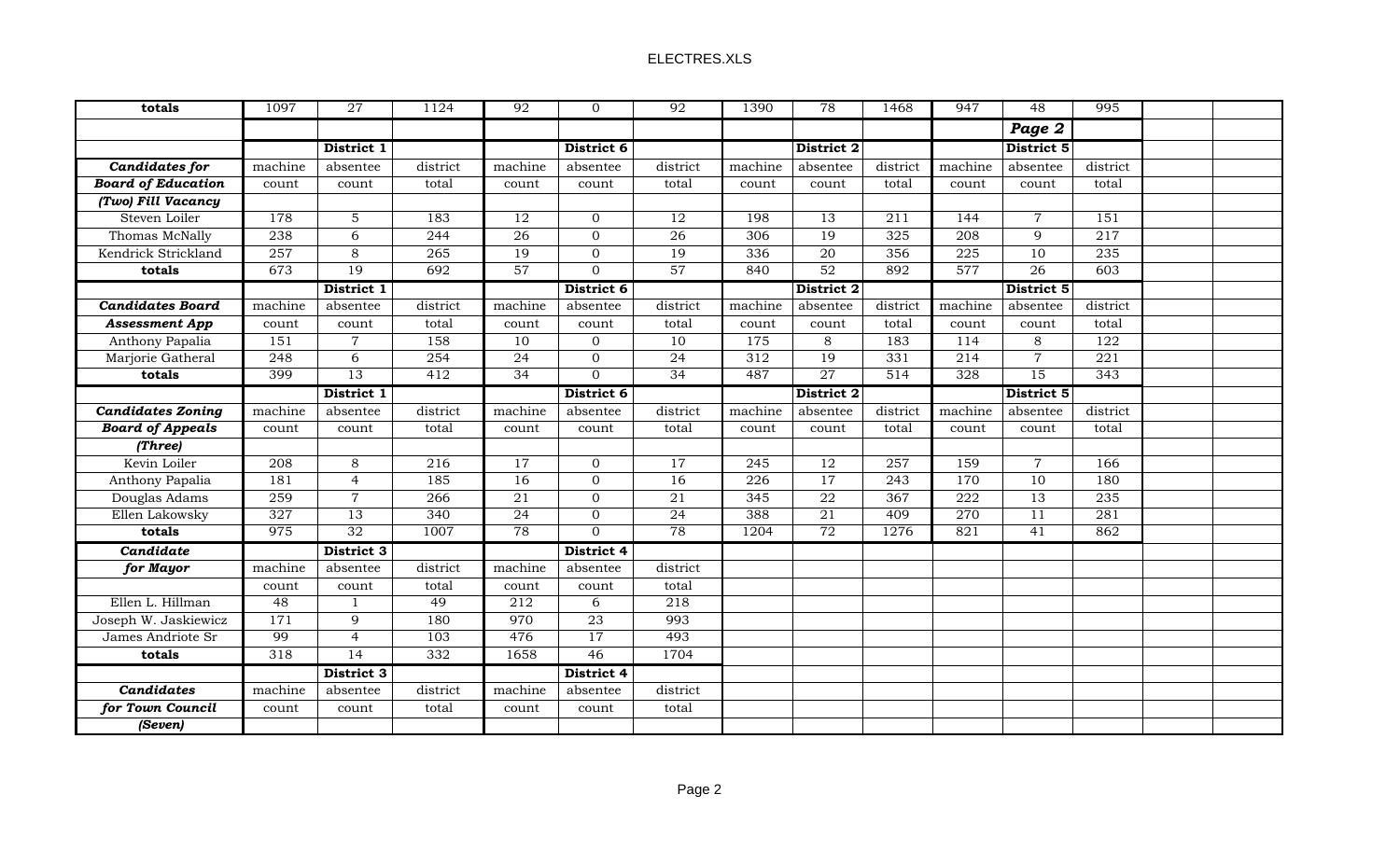| Gregg A. Bassetti         | 76      | 1              | $\overline{77}$ | 387     | 9               | 396      |                                               |  |
|---------------------------|---------|----------------|-----------------|---------|-----------------|----------|-----------------------------------------------|--|
| Gary M Murphy             | 138     | 5              | 143             | 796     | $\overline{25}$ | 821      |                                               |  |
| Ellen L. Hillman          | 104     | $\overline{4}$ | 108             | 547     | 21              | 568      | <b>Election Results</b><br>Page 3<br>Winner** |  |
| Charles H O'Bday III      | 117     | 9              | 126             | 683     | $20\,$          | 703      | <b>Mayor</b>                                  |  |
| Timothy Allen May         | 102     | 6              | 108             | 621     | 13              | 634      | 450<br>Ellen L. Hillman                       |  |
| William P Caron           | 156     | 10             | 166             | 949     | 27              | 976      | 2015<br>Joseph W. Jaskiewicz                  |  |
| Rosetta Elaine Jones      | 136     | 6              | 142             | 763     | 11              | 774      | 1131<br>James Andriote Sr                     |  |
| Catherine Buebendorf      | 133     | 8              | 141             | 751     | 16              | 767      | <b>Town Council</b>                           |  |
| Edward Radgowski          | 158     | $\overline{7}$ | 165             | 913     | 23              | 936      | 756<br>Gregg A. Bassetti                      |  |
| John Geary                | 146     | $\overline{7}$ | 153             | 808     | $20\,$          | 828      | 1488<br>Gary M Murphy                         |  |
| Cyril A. Longton          | 91      | $\mathfrak{Z}$ | 94              | 396     | 13              | 409      | 1161<br>Ellen L. Hillman                      |  |
| Alan W. Good              | 96      | $\overline{4}$ | 100             | 401     | 10              | 411      | 1469<br>Charles H O'Bday III                  |  |
| Kathleen H. Pollard       | 113     | $\overline{4}$ | 117             | 540     | 16              | 556      | 1302<br>Timothy Allen May                     |  |
| Howard R Beetham Jr       | 151     | $\overline{7}$ | 158             | 655     | 26              | 681      | 1992<br>William P Caron                       |  |
| Dana McFee                | 107     | $\overline{4}$ | 111             | 502     | 14              | 516      | 1578<br>Rosetta Elaine Jones                  |  |
| totals                    | 1824    | 85             | 1909            | 9712    | 264             | 9976     | 1610<br>Catherine Buebendorf                  |  |
|                           |         | District 3     |                 |         | District 4      |          | 1959<br>Edward Radgowski                      |  |
| Candidates for            | machine | absentee       | district        | machine | absentee        | district | 1784<br>John Geary                            |  |
| <b>Board of Education</b> | count   | count          | total           | count   | count           | total    | 990<br>Cyril A. Longton                       |  |
| (Four) Full term          |         |                |                 |         |                 |          | Alan W. Good<br>966                           |  |
| Robert R Mitchell         | 152     | 10             | 162             | 865     | 27              | 892      | 1309<br>Kathleen H. Pollard                   |  |
| David Rowley              | 172     | 10             | 182             | 1028    | 30              | 1058     | 1601<br>Howard R Beetham Jr                   |  |
| James B. Wood             | 198     | 10             | 208             | 1129    | 33              | 1162     | 1177<br>Dana McFee                            |  |
| Deborah Reed-Iler         | 194     | 9              | 203             | 1023    | 33              | 1056     | <b>Board of Education Full Term</b>           |  |
| totals                    | 716     | 39             | 755             | 4045    | 123             | 4168     | Robert R Mitchell<br>1814                     |  |
|                           |         | District 3     |                 |         | District 4      |          | 2119<br>David Rowley                          |  |
| <b>Candidates for</b>     | machine | absentee       | district        | machine | absentee        | district | 2421<br>James B. Wood                         |  |
| <b>Board of Education</b> | count   | count          | total           | count   | count           | total    | 2248<br>Deborah Reed-Iler                     |  |
| (Two) Fill Vacancy        |         |                |                 |         |                 |          | <b>Board of Education Vacancy</b>             |  |
| Steven Loiler             | 132     | 5              | 137             | 721     | 16              | 737      | 1431<br>Steven Loiler                         |  |
|                           |         |                |                 |         |                 |          |                                               |  |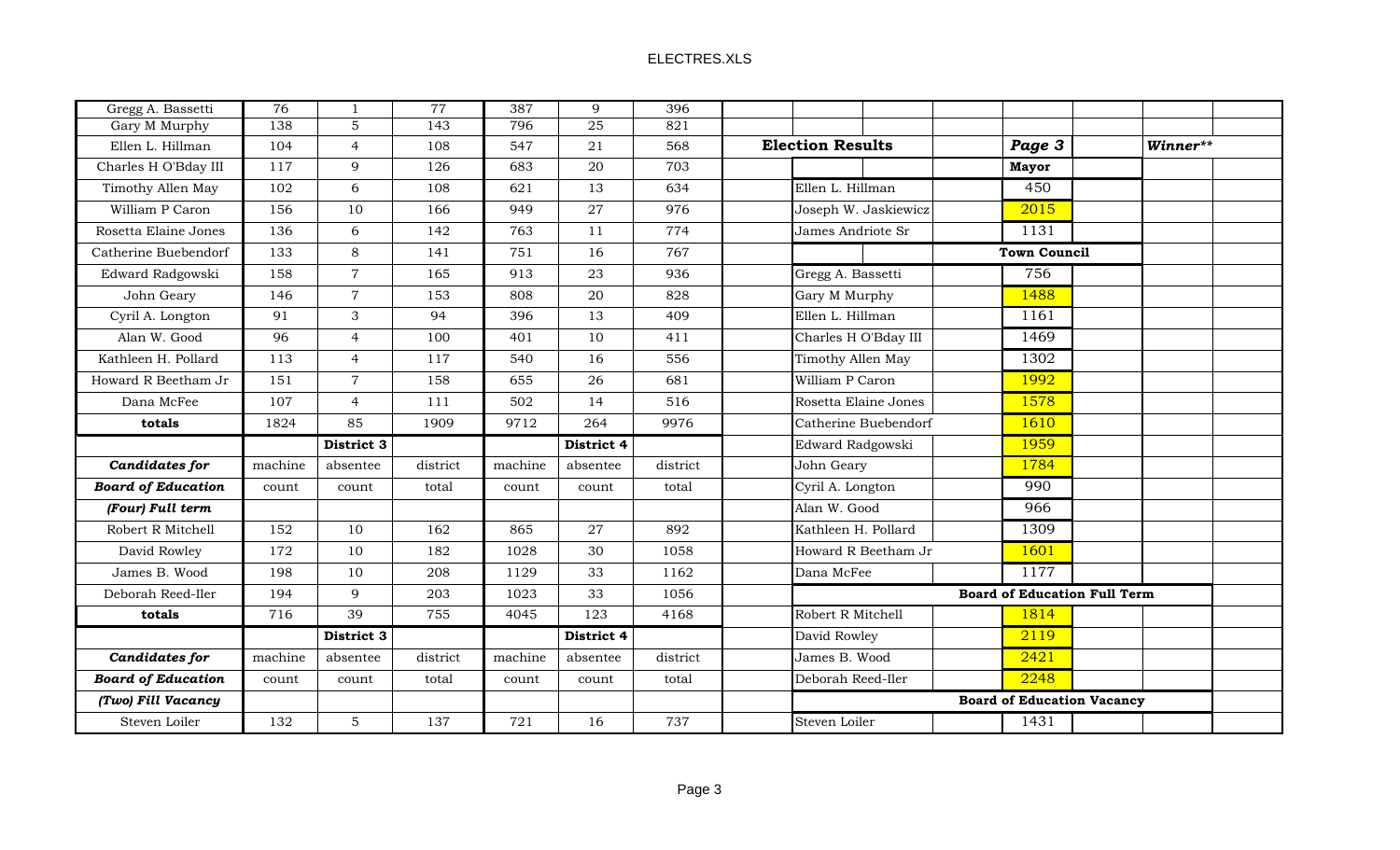| Thomas McNally           | 149     | 6              | 155      | 854          | 26         | 880      | Thomas McNally      |  | 1847                               |  |
|--------------------------|---------|----------------|----------|--------------|------------|----------|---------------------|--|------------------------------------|--|
| Kendrick Strickland      | 173     | 8              | 181      | 875          | 27         | 902      | Kendrick Strickland |  | 1958                               |  |
| totals                   | 454     | 19             | 473      | 2450         | 69         | 2519     |                     |  | Page 4                             |  |
|                          |         |                |          |              |            |          |                     |  |                                    |  |
|                          |         | District 3     |          |              | District 4 |          |                     |  | <b>Board of Assessment Appeals</b> |  |
| <b>Candidates Board</b>  | machine | absentee       | district | machine      | absentee   | district | Anthony Papalia     |  | 1115                               |  |
| <b>Assessment App</b>    | count   | count          | total    | count        | count      | total    | Marjorie Gatheral   |  | 1875                               |  |
| Anthony Papalia          | 102     | 3              | 105      | 519          | 18         | 537      |                     |  |                                    |  |
| Marjorie Gatheral        | 157     | $\overline{7}$ | 164      | 860          | 21         | 881      |                     |  | <b>Zoning Board of Appeals</b>     |  |
| totals                   | 259     | 10             | 269      | 1379         | 39         | 1418     | Kevin Loiler        |  | 1642                               |  |
|                          |         | District 3     |          |              | District 4 |          | Anthony Papalia     |  | 1439                               |  |
| <b>Candidates Zoning</b> | machine | absentee       | district | machine      | absentee   | district | Douglas Adams       |  | 1976                               |  |
| <b>Board of Appeals</b>  | count   | count          | total    | count        | count      | total    | Ellen Lakowsky      |  | 2391                               |  |
| (Three)                  |         |                |          |              |            |          |                     |  |                                    |  |
| Kevin Loiler             | 137     | $\overline{5}$ | 142      | 818          | 26         | 844      |                     |  |                                    |  |
| Anthony Papalia          | 127     | $\overline{7}$ | 134      | 659          | ${\bf 22}$ | 681      |                     |  |                                    |  |
| Douglas Adams            | 172     | 9              | 181      | 884          | 22         | 906      |                     |  |                                    |  |
| Ellen Lakowsky           | 208     | $\overline{7}$ | 215      | 1091         | 31         | 1122     |                     |  |                                    |  |
| totals                   | 644     | 28             | 672      | 3452         | 101        | 3553     |                     |  |                                    |  |
|                          |         |                |          |              |            |          |                     |  |                                    |  |
|                          |         |                |          |              |            |          |                     |  |                                    |  |
|                          |         |                | machine  | absentee     | total      | total    |                     |  |                                    |  |
|                          |         |                | ballots  | count        | abs&mach   | registry |                     |  |                                    |  |
|                          |         | district 1     | 476      | 19           | 495        | 1173     |                     |  |                                    |  |
|                          |         | district 2     | 565      | 31           | 596        | 1496     |                     |  |                                    |  |
|                          |         | district 3     | 320      | 14           | 334        | 998      |                     |  |                                    |  |
|                          |         | district 4     | 1681     | 48           | 1729       | 4270     |                     |  |                                    |  |
|                          |         | district 5     | 407      | 16           | 423        | 1070     |                     |  |                                    |  |
|                          |         | district 6     | 41       | $\mathbf{1}$ | 42         | 97       |                     |  |                                    |  |
|                          |         | total          | 3490     | 129          | 3619       | 9104     |                     |  |                                    |  |
|                          |         |                | percent  |              |            |          |                     |  |                                    |  |